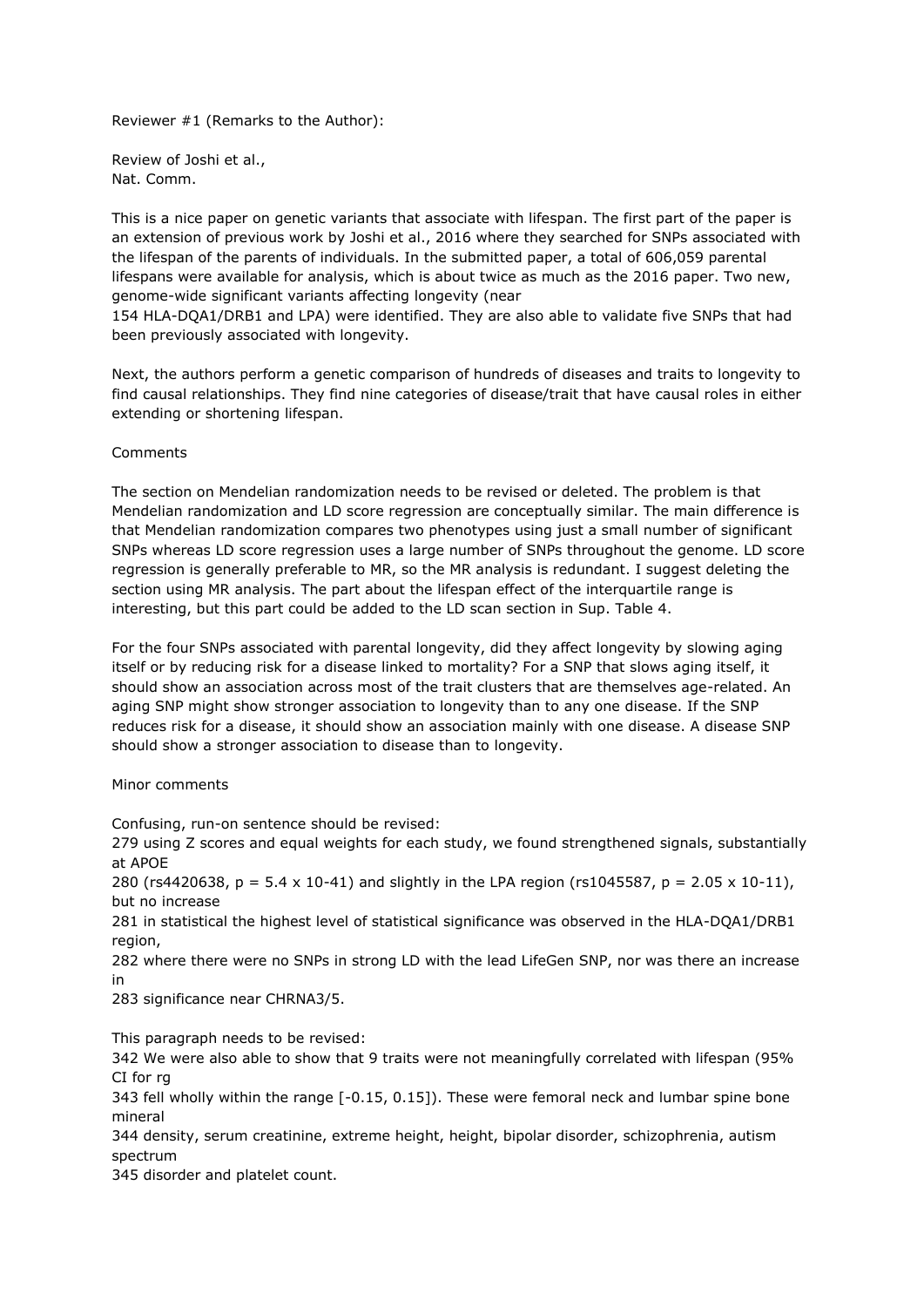Serum creatinine is used to calculate eGFR and is thus nearly synonymous with kidney function, which is one of the main categories linked to longevity. Shizophrenia is well-known to increase mortality. The result that these traits are not linked to lifespan is wrong. This indicates that the rule [-0.15, 0.15] to denote traits that are not meaningfully associated with lifespan is probably wrong.

Reviewer #2 (Remarks to the Author):

### Summary

Joshi and colleagues from 70 institutions use population cohorts with genome-wide genotype data to carry out association studies of subject genotype with parental lifespan. They find known longevity associations at APOE and CHRNA3/5, and find previously reported associations at CDKN2A/B, SH2B3 and FOXO3A but at lower statistical significance than in the original reports (and 8 literature SNPs for which associations did not replicate). They also find 2 novel genome wide significant associations with longevity at HLA-DQA1/DRB1 and LPA. The GW significant (APOE and CHRNA3/5) and novel results (HLA-DQA1/DRB1 and LPA) all replicated in the CHARGE-EU 90+ study.

They then use Mendelian randomization to examine genetic correlations between lifespan and other traits. 46 are correlated with mortality, 9 are not, and 55 were inconclusive. They find that the traits of quitting smoking, education, openness to new experience and HDL cholesterol are positively genetically correlated with lifespan, while susceptibility to CAD, amount smoked per day, lung cancer, insulin resistance and body fat are negatively genetically correlated with it. They suggest that the education effect is through quitting smoking, and that obesity acts through CAD. They use the approach of instrumental variables to estimate the per unit effect sizes for BMI units (- 4 mo.) and education years (+11 mo.).

## **Critique**

This paper makes a substantial contribution to our overall understanding of the genetic underpinnings of human lifespan, and will be of high interest to readers within the longevity community and broader readership as well. The overall results are analyzed using very current methods, and are very important (though I would not say they are surprising), and are supported by a huge resource set (lifespans of over 600,000 people) including the UK Biobank and 24 other studies. The Mendelian randomization results are important because, as the authors say, they are carried out "in a framework less hampered by confounding and reverse causality than observational epidemiology". Results of the study have implications for healthcare – for example, higher CRP is genetically correlated with longer life in this study, implying that CRP may rise in response to and be protective against disease, rather than causing it; this brings into question whether development of drugs to reduce it is warranted.

#### Comments:

Results were meta-analyzed with CHARGE-EU 90+, the studies are given equal weights. Why not weight according to study size?

I suggest inserting in the main manuscript text a copy of the sentence on page 18 (lines 569-70) that the effect sizes were doubled to allow for the association of parental phenotypes in offspring genotypes. This seems too important to only be buried in the methods.

I suggest that the sex and age specific effects of APOE and CHRNA3/5 be mentioned in the main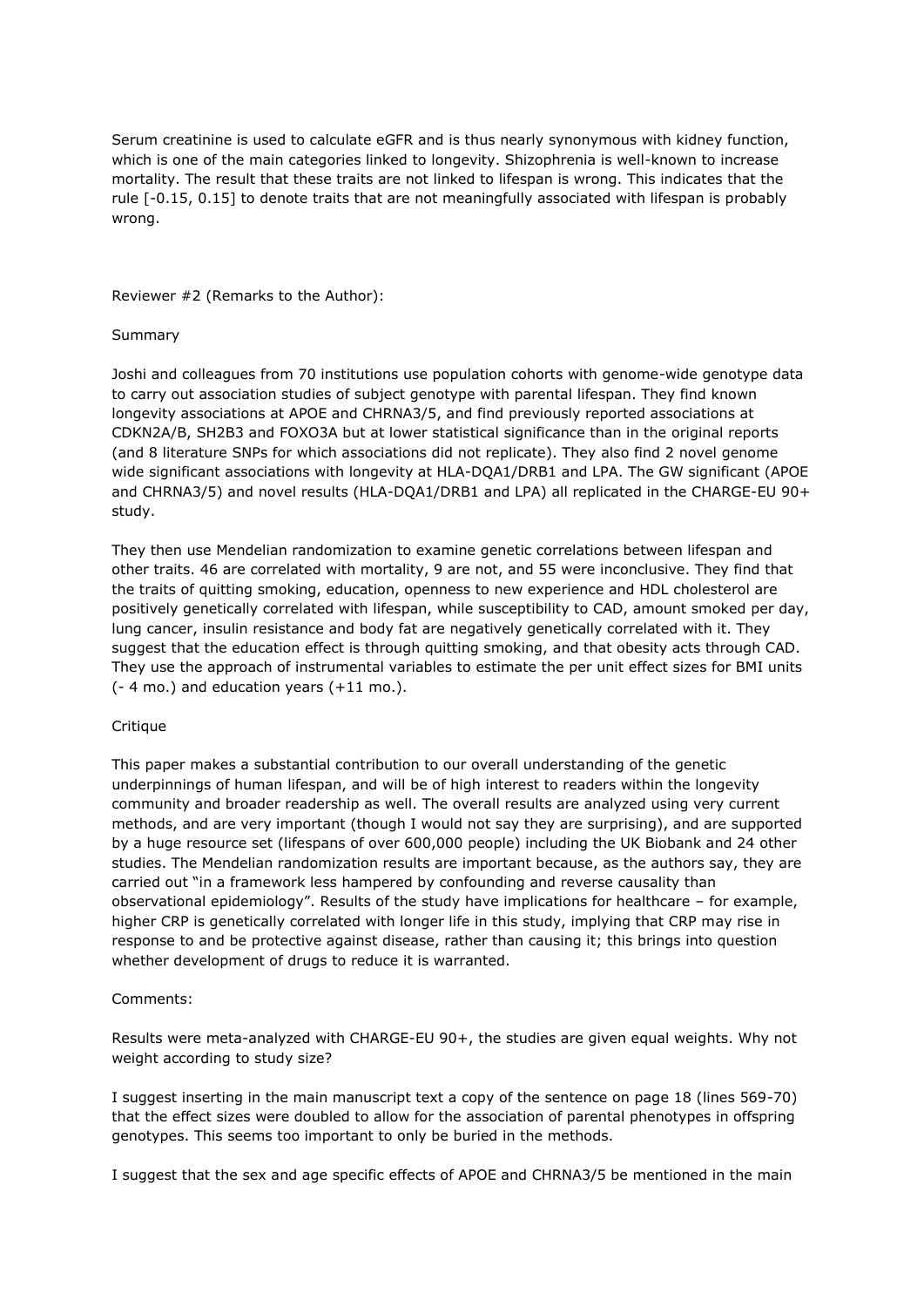text.

Minor comments:

The abstract (and page 19) state that 200 traits were considered in the MR analysis, but Supplementary Table 4 and page 11 line 332 refer to 113 traits.

The acronym GWAMA is not defined the first time it is used.

Page 9 line 281 has a grammar error: …but no increase in statistical the highest level of statistical….

Page 13 smoking quantity definitions are not very clear. They refer to a reduction in life of 4 months for lifelong smoking of 1 cigarette per day. It would seem clearer to state whether this corresponds to 20x4 months (almost 7 years) for lifelong smoking of 1 pack/day.

Page 13 line 400: please be more specific about what you mean by "increased" CRP.

Page 15 line 443 has an error ……effect on in people…….

Page 18 lines 552, 553 seem to state that there were more parents of African ancestry than of European ancestry?

Page 18 line 559 has a spelling mistake.

Page 24 line 846 should be: could use it with compressed files.

Reviewer #3 (Remarks to the Author):

The article presented a large scale Genome-wide association study between genotype and parental mortality. The study was built on an extremely large cohort and well designed, and thus the major conclusions of the article are solid. I have only a few minor suggestions to further improve the article.

1) Since many reported variants from this article are also associated with age-related diseases, it might be helpful to analyze and discuss whether these variants contribute to longevity solely through association with disease risks. In other words, once an individual successfully evades from all fatal incidences, whether or not the genotype still contributes to the healthy lifespan.

2) The large cohort size provided the unprecedented power of this study. However, such study based on mixed populations is susceptible to correlation between mortality and cohort. The authors should carefully discuss such aspect and potential consequential bias.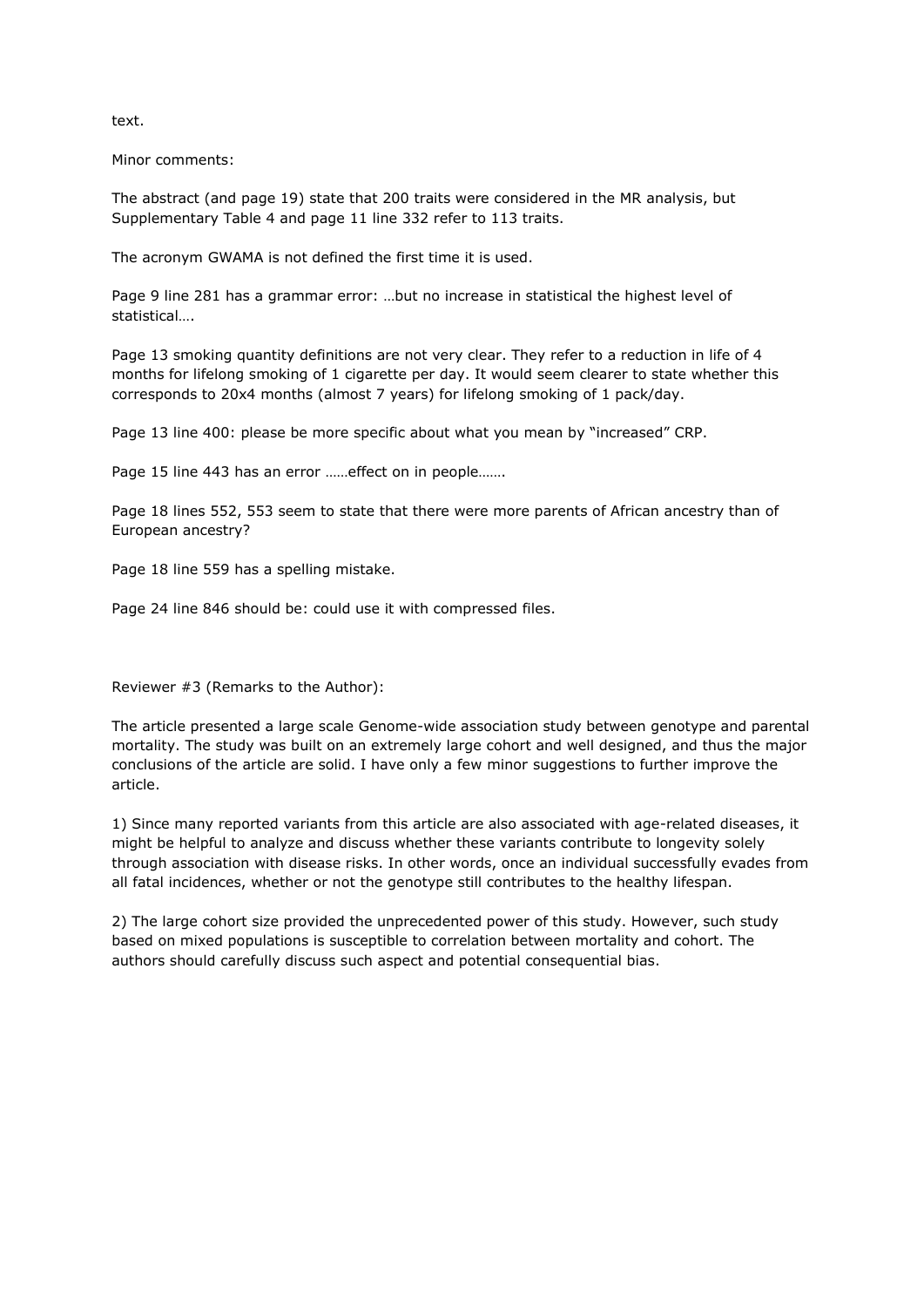# **The Genomic Basis of Human Lifespan**

## **Response to reviewer feedback dated 1 June 2017**

We thank all the reviewers for their kind and constructive remarks and set out below our specific responses. We have marked changes in the document. We have made some changes not requested, to meet Nature Communications" submission format: figures and tables have been moved (changes not marked to aid legibility) and the abstract has been condensed.

## **Reviewer #1 (Remarks to the Author):**

The section on Mendelian randomization needs to be revised or deleted. The problem is that Mendelian randomization and LD score regression are conceptually similar. The main difference is that Mendelian randomization compares two phenotypes using just a small number of significant SNPs whereas LD score regression uses a large number of SNPs throughout the genome. LD score regression is generally preferable to MR, so the MR analysis is redundant. I suggest deleting the section using MR analysis. The part about the lifespan effect of the interquartile range is interesting, but this part could be added to the LD scan section in Sup. Table 4.

We agree that MR and LD score regression are similar conceptually: as implicit in your comment they look at the covariance in SNP effects amongst the traits. We note a recent conference abstract jointly form the authors of LDHub and MRBase which says "Both methods can be performed using summary data from publicly available genome-wide association studies, and the two can be combined effectively to screen hundreds of different traits for putative causal relationships."<sup>1</sup> i.e. our strategy. At the same time we accept the distinction between the two appears to be a matter of controversy, George Davey Smith wrote: " "Pickrell states, with respect to genetic correlation and MR studies, that "mathematically they are identical". Is this true? In the words of Samuel Beckett, "It is not". " Whilst we accept neither of these citations are peer-reviewed, we think they evidence that there is a school of thought, which not everyone agrees with, that sees the separate value in both approaches. We certainly do not consider ourselves final arbiters in this debate. Practically in terms of actual results, we note observed genetic correlation between CRP and mortality was 0.35, whilst the mendelian randomisation showed an opposite effect size -5.5 months / log mg/l. We continue to believe this is because the pathway from CRP to mortality reduces mortality (the MR result), but common underpinning components of both (in particular susceptibility to heart disease, eg blood lipids) increase mortality and heart disease. This result extends the well known MR result $3$  that CRP is not implicated in the

**.** <sup>1</sup> LD hub and MR-base: online platforms for performing LD score regression and Mendelian *randomization analysis using GWAS summary data*. Available from: [https://www.researchgate.net/publication/315113122\\_LD\\_hub\\_and\\_MR](https://www.researchgate.net/publication/315113122_LD_hub_and_MR-base_online_platforms_for_preforming_LD_score_regression_and_Mendelian_randomization_analysis_using_GWAS_summary_data)[base\\_online\\_platforms\\_for\\_preforming\\_LD\\_score\\_regression\\_and\\_Mendelian\\_randomizati](https://www.researchgate.net/publication/315113122_LD_hub_and_MR-base_online_platforms_for_preforming_LD_score_regression_and_Mendelian_randomization_analysis_using_GWAS_summary_data) [on\\_analysis\\_using\\_GWAS\\_summary\\_data](https://www.researchgate.net/publication/315113122_LD_hub_and_MR-base_online_platforms_for_preforming_LD_score_regression_and_Mendelian_randomization_analysis_using_GWAS_summary_data) [accessed Jun 2, 2017]. <sup>2</sup> http://www.bristol.ac.uk/media-library/sites/integrative-epidemiology/working-

papers/UnderstandingMendelianRandomization.pdf

 $3$  Association between C reactive protein and coronary heart disease: mendelian randomisation analysis based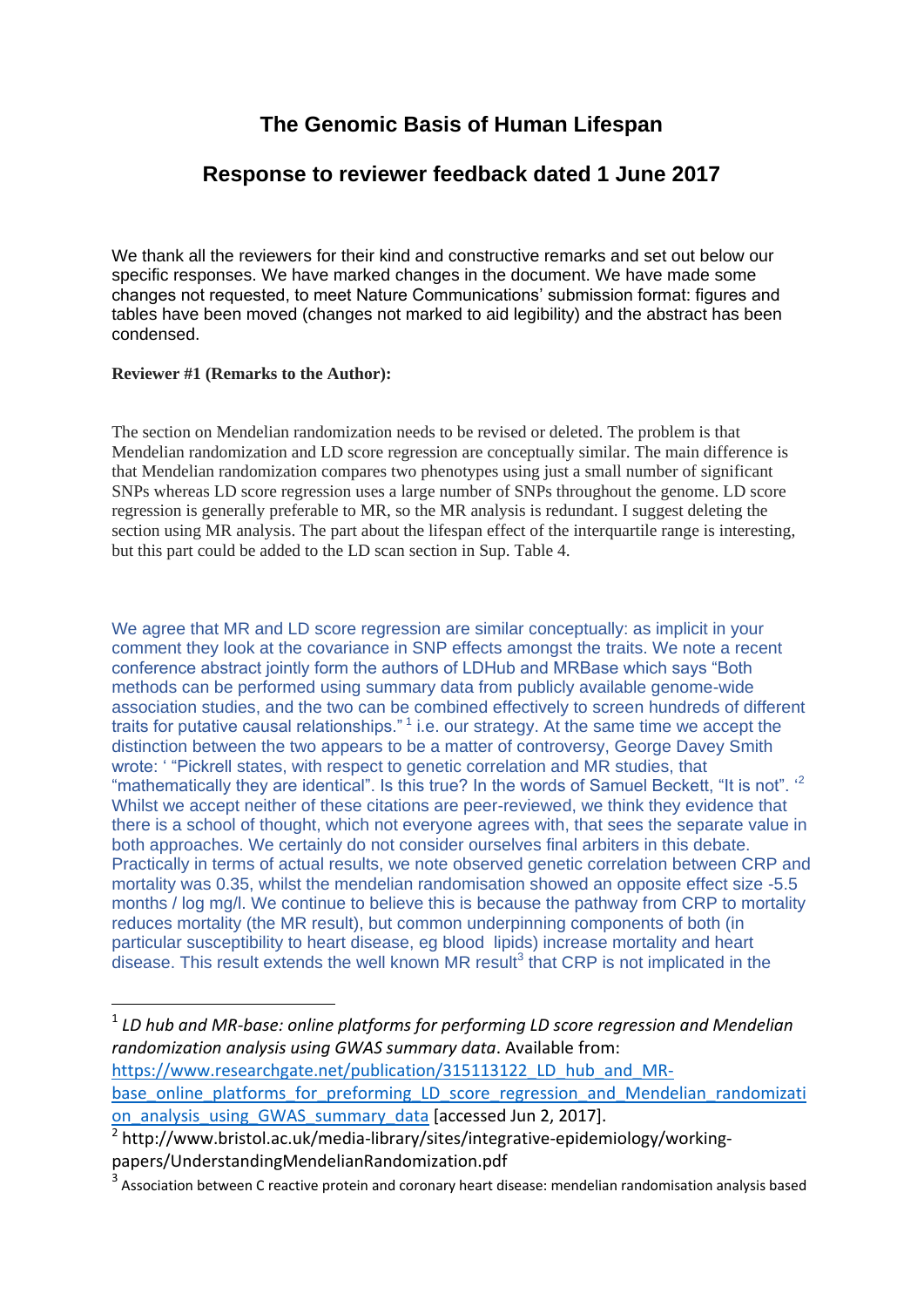causation of heart disease, despite its (positive) association with heart disease (and thus further reason to believe the distinction between MR and GC here is real). We also note that reviewer 2 thought the MRs were important (although we recognise they were silent on the question of relative merits of GC vs MR).

We have now acknowledged the overlap of the two methods in the discussion, but also highlight their distinction ~line 465

For the four SNPs associated with parental longevity, did they affect longevity by slowing aging itself or by reducing risk for a disease linked to mortality? For a SNP that slows aging itself, it should show an association across most of the trait clusters that are themselves age-related. An aging SNP might show stronger association to longevity than to any one disease. If the SNP reduces risk for a disease, it should show an association mainly with one disease. A disease SNP should show a stronger association to disease than to longevity.

Agreed. We have used phenoscanner to scan the four lead SNPs for trait associations across wide range of traits and now include a table which shows that for 3, there is a stronger association with a disease than longevity.

Phenoscan results, discussion and method at ~line 292,411,585

Minor comments

Confusing, run-on sentence should be revised:

279 using Z scores and equal weights for each study, we found strengthened signals, substantially at APOE

280 (rs4420638, p = 5.4 x 10-41) and slightly in the LPA region (rs1045587, p = 2.05 x 10-11), but no increase

281 in statistical the highest level of statistical significance was observed in the HLA-DQA1/DRB1 region,

282 where there were no SNPs in strong LD with the lead LifeGen SNP, nor was there an increase in 283 significance near CHRNA3/5.

Agreed.

**.** 

## Revised at line 243

This paragraph needs to be revised:

342 We were also able to show that 9 traits were not meaningfully correlated with lifespan (95% CI for rg

343 fell wholly within the range [-0.15, 0.15]). These were femoral neck and lumbar spine bone mineral

344 density, serum creatinine, extreme height, height, bipolar disorder, schizophrenia, autism spectrum

345 disorder and platelet count.

Serum creatinine is used to calculate eGFR and is thus nearly synonymous with kidney function, which is one of the main categories linked to longevity. Shizophrenia is well-known to increase mortality. The result that these traits are not linked to lifespan is wrong. This indicates that the rule [- 0.15, 0.15] to denote traits that are not meaningfully associated with lifespan is probably wrong.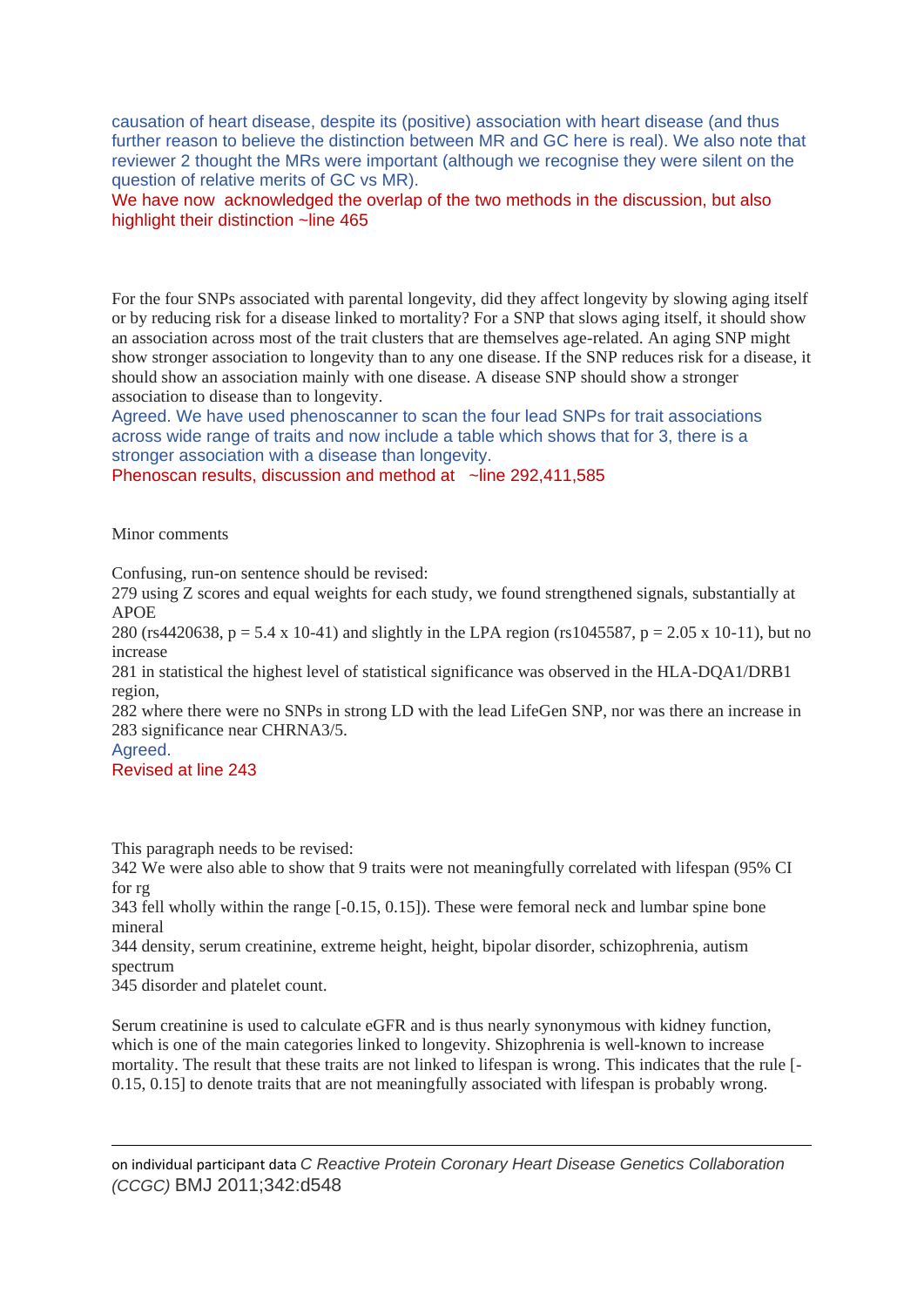Thank you for pointing these out. We now see we have been simplistic in the labelling of the kidney function cluster in "Genetic correlations between trait clusters that associate with mortality". This is really just albumin to creatinine ratio(ACR) which is the diagnostic indicator of albuminuria. We find that the genetic correlation between Serum creatinine and mortality is low, whereas it is high with albuminuria.

We agree that the lack of measured correlation between schizophrenia and mortality is at first brush surprising. We accept that very early death and schizophrenia are strongly associated, but less so with the sum of components of variation in age at death at older ages,which account for more deaths, (principally the trait clusters in the figure). This point is further emphasized by our study looking at lifespan beyond age 40.

We have revised the label "kidney function" to "albuminuria" Figure 4, ~line 650 We have discussed the diagnostic guidance on albuminuria line 444

We have revised wording in the discussion ~line 444 to highlight schizophrenia might still be leading to very early death but this is not what we are studying line We have also made clear in the introduction ~line 172 that the whole study is considering mortality beyond age 40.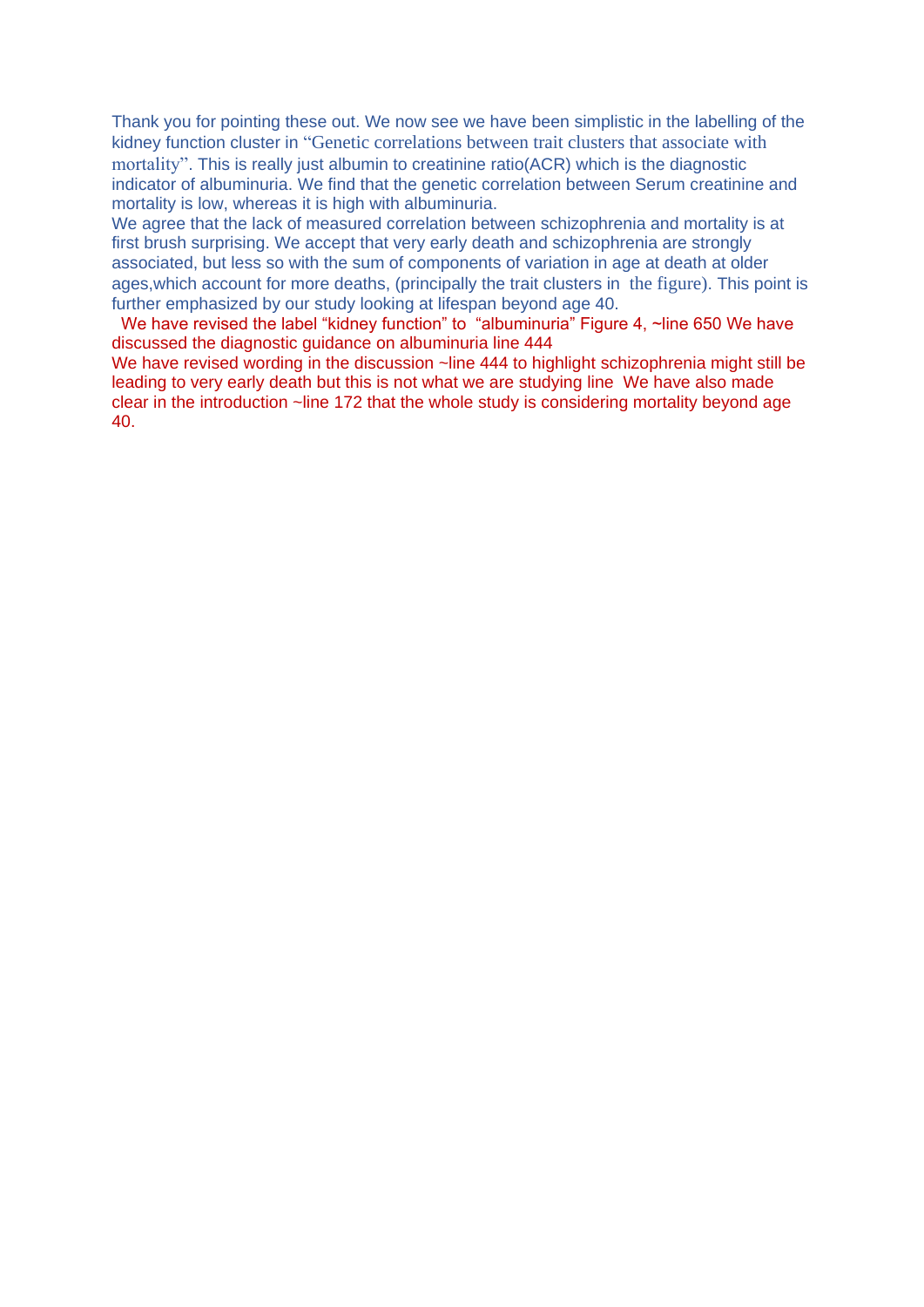### **Reviewer #2 (Remarks to the Author):**

Comments:

Results were meta-analyzed with CHARGE-EU 90+, the studies are given equal weights. Why not weight according to study size?

Yes, we should have made this clearer. Indeed the omission of a justification was an oversight. The parent imputation method has enabled us to gather a great deal of lifespan information at low cost. However, the CHARGE extreme case-control approach is more powerful for the same n. We compared the power across the two study designs empirically: the Z test statistics for rs4420638 (the most siginificant SNP overlapping in both studies) were 9.4 and 9.5 for CHARGE and lifeGen respectively, Given this similarity, we felt equal weightings were appropriate.

Wording ~line 894 etc changed to reflect this.

I suggest inserting in the main manuscript text a copy of the sentence on page 18 (lines 569-70) that the effect sizes were doubled to allow for the association of parental phenotypes in offspring genotypes. This seems too important to only be buried in the methods. Agreed. We have perhaps become too familiar with our own method. Line 223

I suggest that the sex and age specific effects of APOE and CHRNA3/5 be mentioned in the main text.

Agreed. We have moved this figure to the main text. Inserted at line 282

Minor comments:

The abstract (and page 19) state that 200 traits were considered in the MR analysis, but Supplementary Table 4 and page 11 line 332 refer to 113 traits. Sorry - this was a mistake. There are 87 metabolites on MR base that we did not analyse, but were incorrectly counted in the 200. Reference to 200 removed to help get word count down in abstract

The acronym GWAMA is not defined the first time it is used. Sorry – now done line 174

Page 9 line 281 has a grammar error: …but no increase in statistical the highest level of statistical…. Yes – now corrected

#### line 354

Page 13 smoking quantity definitions are not very clear. They refer to a reduction in life of 4 months for lifelong smoking of 1 cigarette per day. It would seem clearer to state whether this corresponds to 20x4 months (almost 7 years) for lifelong smoking of 1 pack/day. Yes agreed

wording changed line 354

Page 13 line 400: please be more specific about what you mean by "increased" CRP. Yes. Now said "inter-quartile phenotypic range" line 373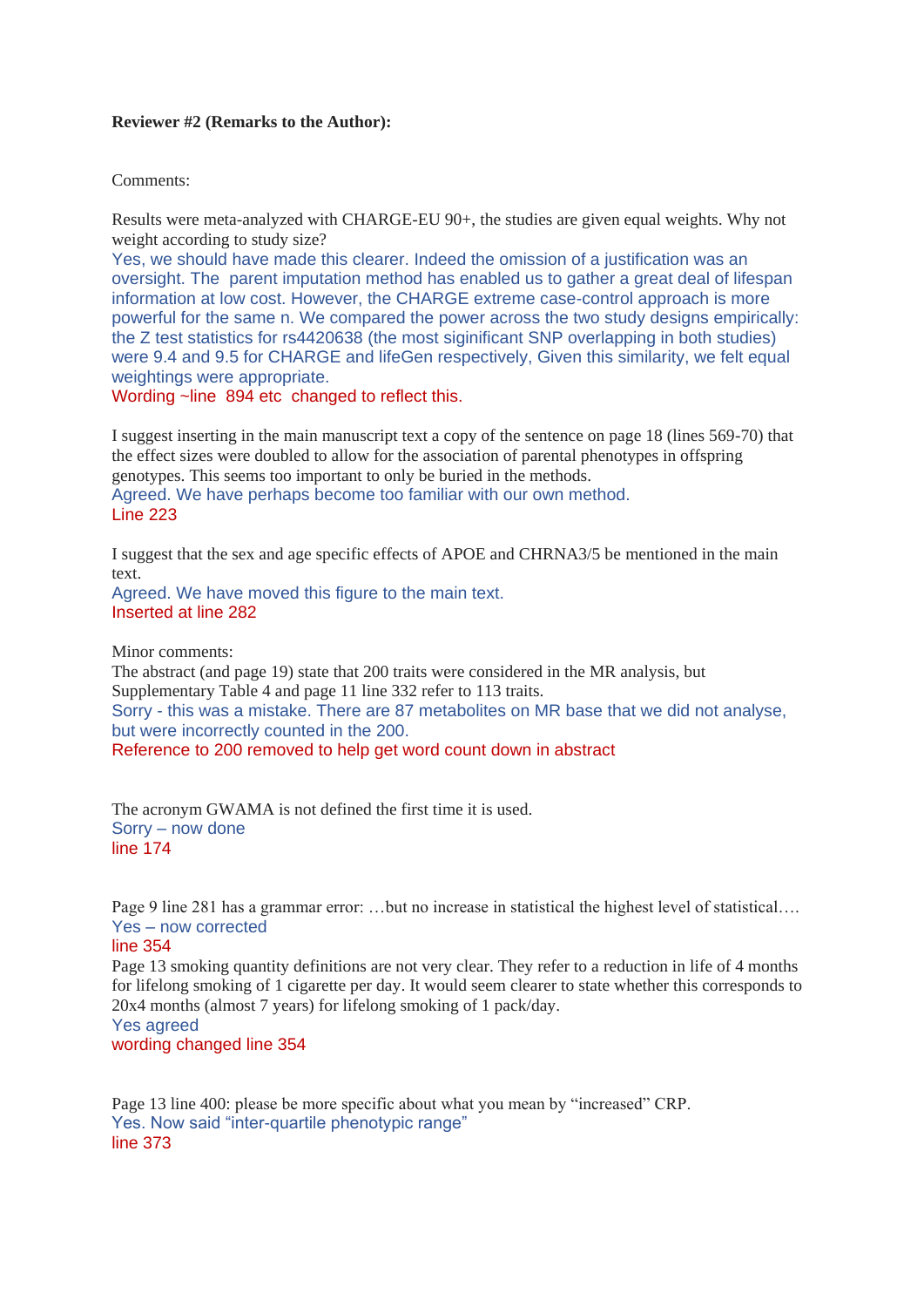Page 15 line 443 has an error ……effect on in people……. Yes – now corrected line 401

Page 18 lines 552, 553 seem to state that there were more parents of African ancestry than of European ancestry?

The counts here are SNPs. African counts are higher due to more SNPS with a Minor allele frequency exceeding 1%, likely due to the greater genetic diversity in Africa ancestry populations.

Page 18 line 559 has a spelling mistake. yes, sorry corrected 539

Page 24 line 846 should be: could use it with compressed files. yes, corrected line 854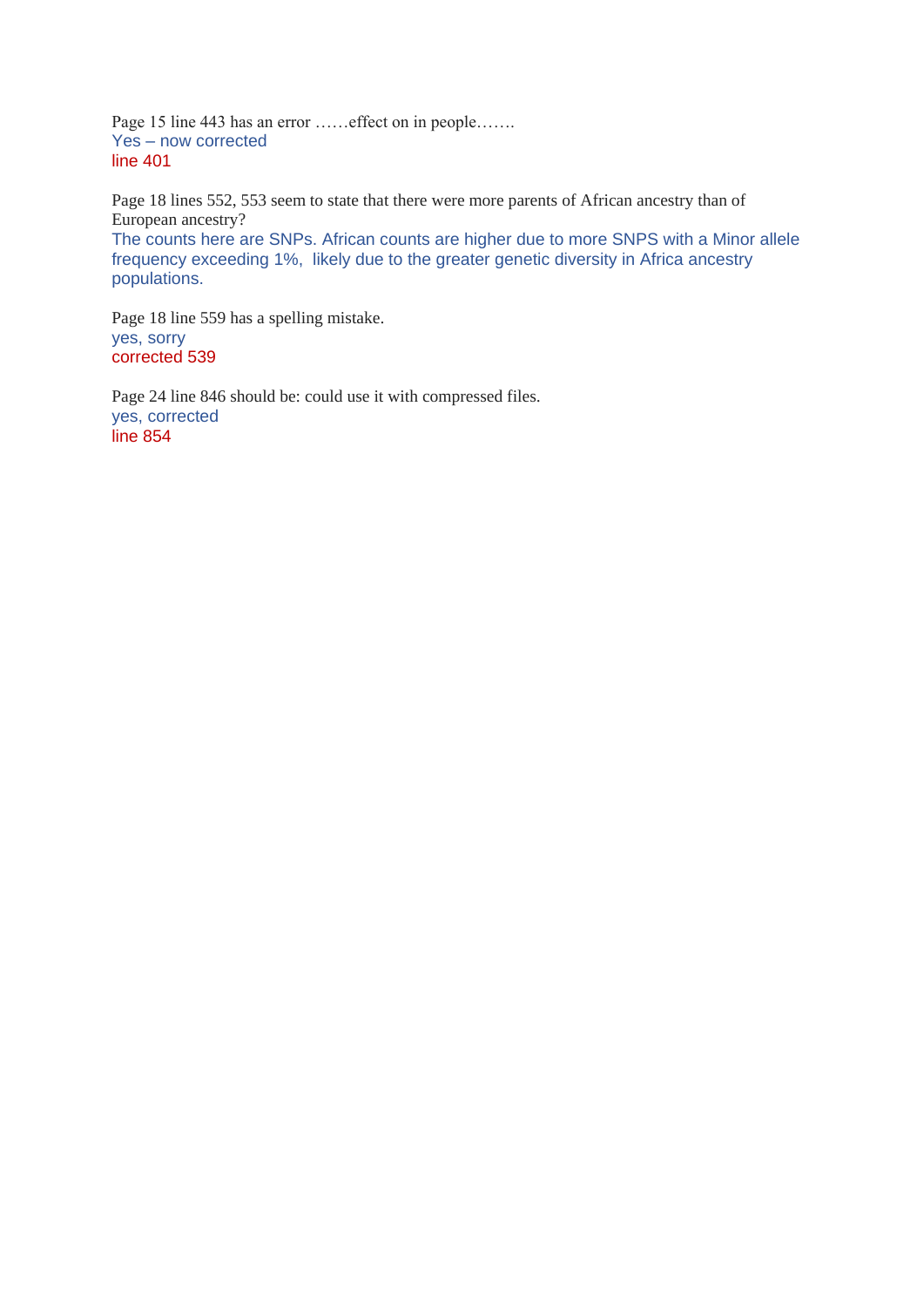### **Reviewer #3 (Remarks to the Author):**

1) Since many reported variants from this article are also associated with age-related diseases, it might be helpful to analyze and discuss whether these variants contribute to longevity solely through association with disease risks. In other words, once an individual successfully evades from all fatal incidences, whether or not the genotype still contributes to the healthy lifespan.

Yes this is a very interesting point. The phenoscan analysis suggests that the effects of three SNPs are principally mediated through disease (or in the case of APOE a range of traits). We have built on this new analysis in the discussion section to bring out this point. line 281, 403

2) The large cohort size provided the unprecedented power of this study. However, such study based on mixed populations is susceptible to correlation between mortality and cohort. The authors should carefully discuss such aspect and potential consequential bias.

Agreed. Whilst this aspect should not induce false positives, it does reduce power and estimated effect sizes are influenced.

New wording added to discussion to bring out these points. line 420